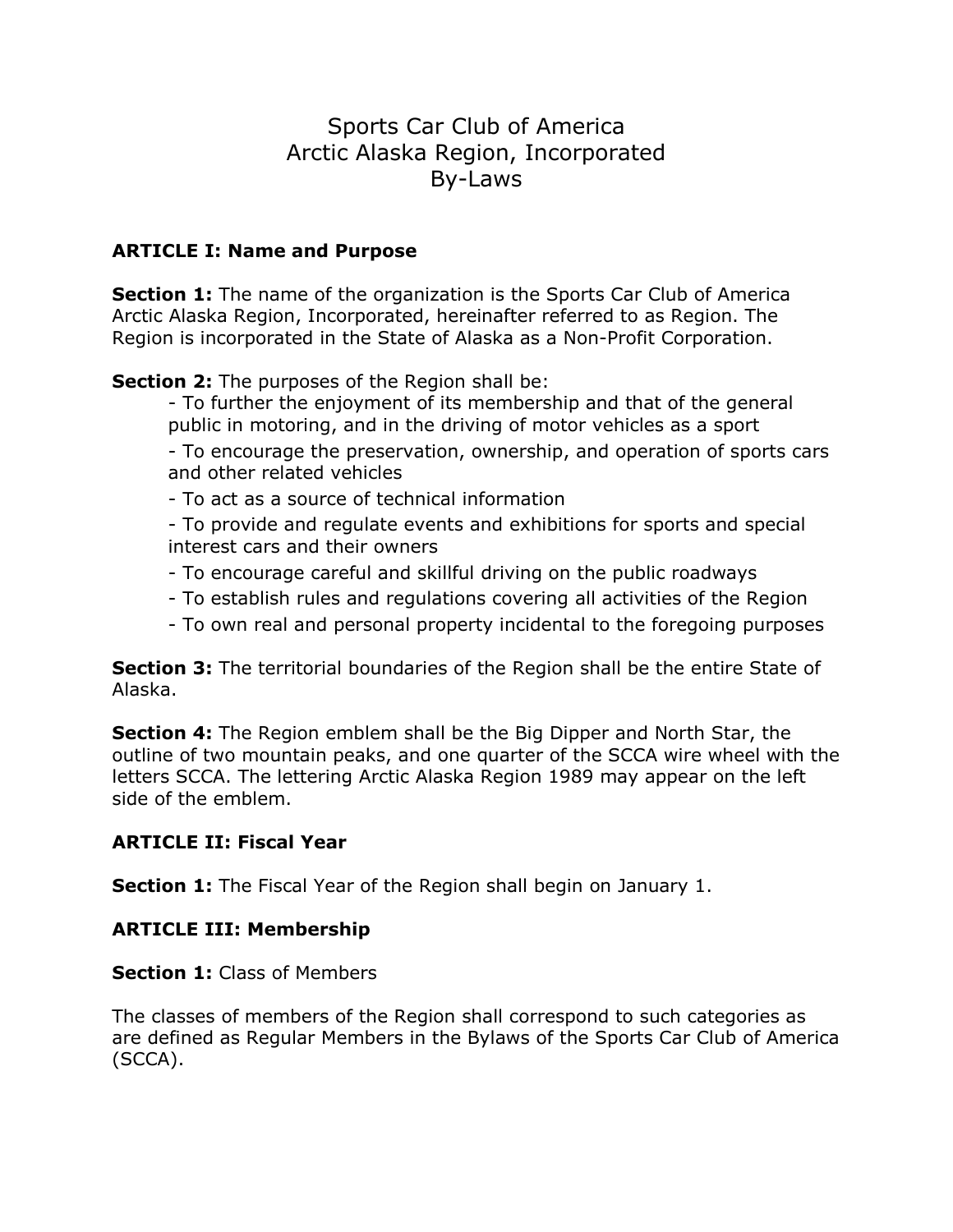Additionally, *Honorary Members* of the Region shall be those persons upon whom has been conferred an honorary membership in recognition for an outstanding service in behalf of the Region. Such memberships shall be proposed to the Board of Directors by means of a petition signed by ten (10) Members and presented at a Board of Directors meeting. The Board of Directors will vote to accept or deny the petition at their next meeting. All honorary memberships will be presented with a given expiration time (ie: five years, one year, etc.). Honorary members shall be presented an honorary membership in the Arctic Alaska Region only and are not required to pay dues to the National office. Honorary Members shall not have the privilege to vote at any meetings

#### **Section 2: Application**

To become a member of the Region, submit an SCCA Membership application accompanied by the appropriate Regional and National dues to the National Office of SCCA, or directly to a Region official.

#### **Section 3:** Dues

Regional dues shall be payable on the same time schedule as National dues. Dues of new members shall be payable on the same time schedule as National dues. Dues of new members shall not be prorated. No refund of dues shall be made under any circumstances.

### **Section 4:** Good Standing

A member in good standing is one who is a member in good standing of the Sports Car Club of America, Incorporated, and who has performed the obligations of membership in the Region as set forth in these By-Laws, and the rules, resolutions, and regulations of the Region.

### **Section 5:** Resignation

Any member of the Region may resign at any time by giving written notice to the Regional Executive or to the Secretary of the Region. Such resignation shall not relieve him/her of the obligation to pay any dues or debts owed to the Region.

### **Section 6:** Suspension and Expulsion

Any member may be suspended or expelled for infraction of Regional rules or such other cause as may be determined by a majority of the Board of Directors as not being in the best interests of the Region. The Board will afford the member a reasonable opportunity to be heard by it prior to taking any such action. A member shall be notified in writing by the Secretary of any charges to be presented by him/her at least fourteen (14) days prior to the date of the meeting at which they are to be considered. This member shall have an opportunity to submit in person or in writing his/her position on such charges and may present witnesses. The Board may, by two-thirds vote of the full Board, suspend or expel the member for a specified period or, by majority vote, make other disposition of the charges as it may deem advisable.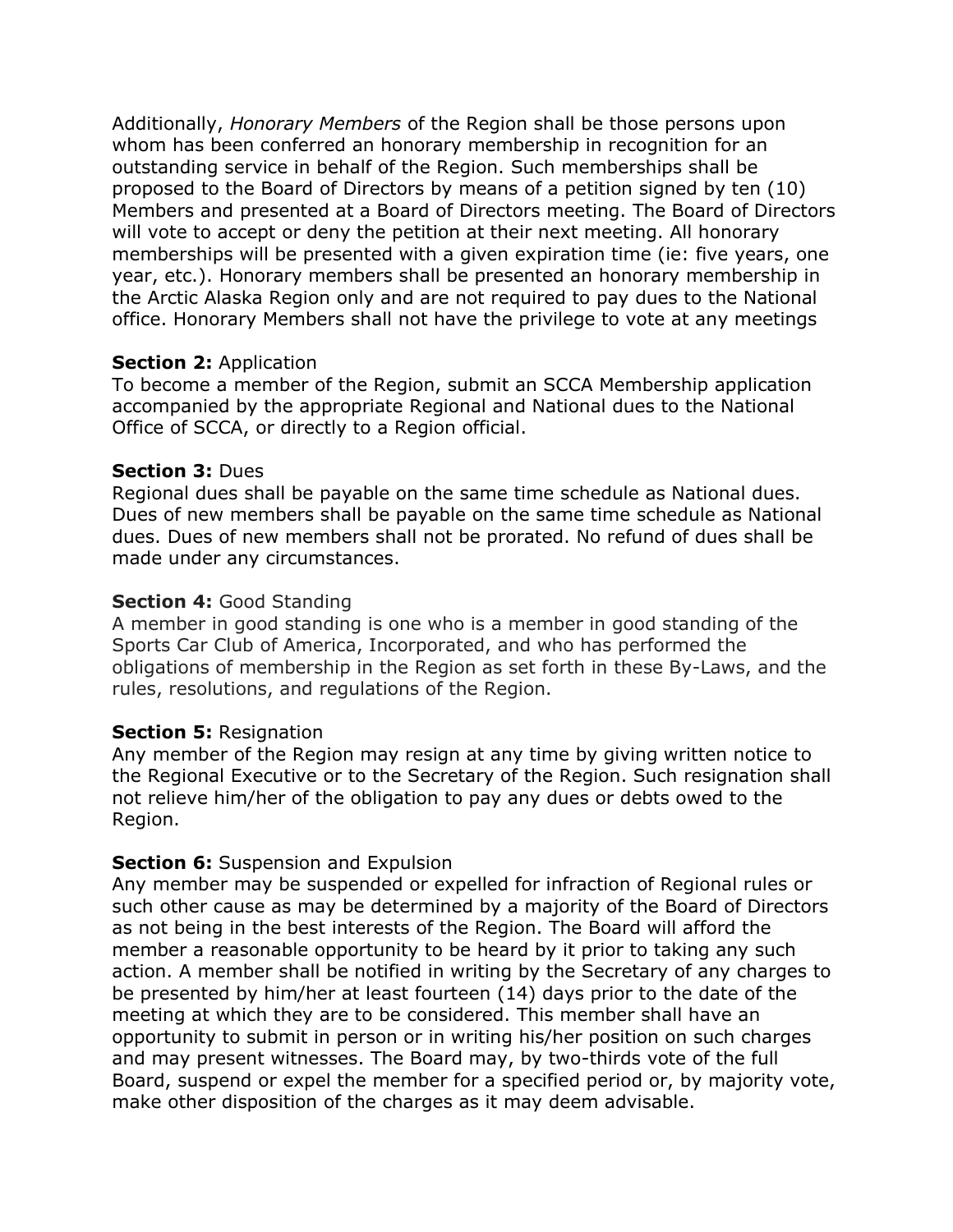The Regional Executive shall inform the SCCA National Office of any suspended or expelled member, stating the cause in detail.

Any person expelled from the Region shall not be re-admitted as a member in the Region unless approved by a majority of the members in good standing present at a meeting of the Region called for that purpose, a quorum being present.

## **Section 7: Termination Obligations**

Any property of the Region must be returned to the Secretary of the Region by any member whose membership has terminated for any reason.

# **ARTICLE IV: Meetings of the Region**

## **Section 1**: Annual Meeting

The annual meeting of the Region shall be held in the month of October, for the election of the Board of Directors and for reports by the Secretary, Treasurer, and Assistant Regional Executive. Other business may be transacted, if approved by the Board of Directors prior to Notice of the Annual Meeting being mailed.

## **Section 2**: General Meetings

General Meetings shall be held on a regular monthly schedule.

# **Section 3**: Special Meeting

Special meetings may be called by the Board of Directors on its own motion. Special meetings shall be called by the Board of Directors on written petition by at least 6 members or 10% of the membership, whichever is greater. If all of the members shall at any time and place consent to the holding of a meeting, such meeting shall be valid without call or notice and at such meeting any corporate action may be taken.

# **Section 4**: Notice of Meetings

Notice of all meetings of the Region shall be given to each member. Notice of the annual meeting shall be given/distributed no less than fourteen (14) days before the meeting. If mailed, such notice shall be deemed to be delivered when deposited in the U.S. Mail, so addressed with postage thereon prepaid.

# **Section 5**: Quorum

At each meeting covered by this Article, a quorum shall consist of ten (10) of the members in good standing; of which four (4) must be on the Board of Directors (with two (2) or more being Regional Executive, Assistant Regional Executive, Treasurer, or Secretary).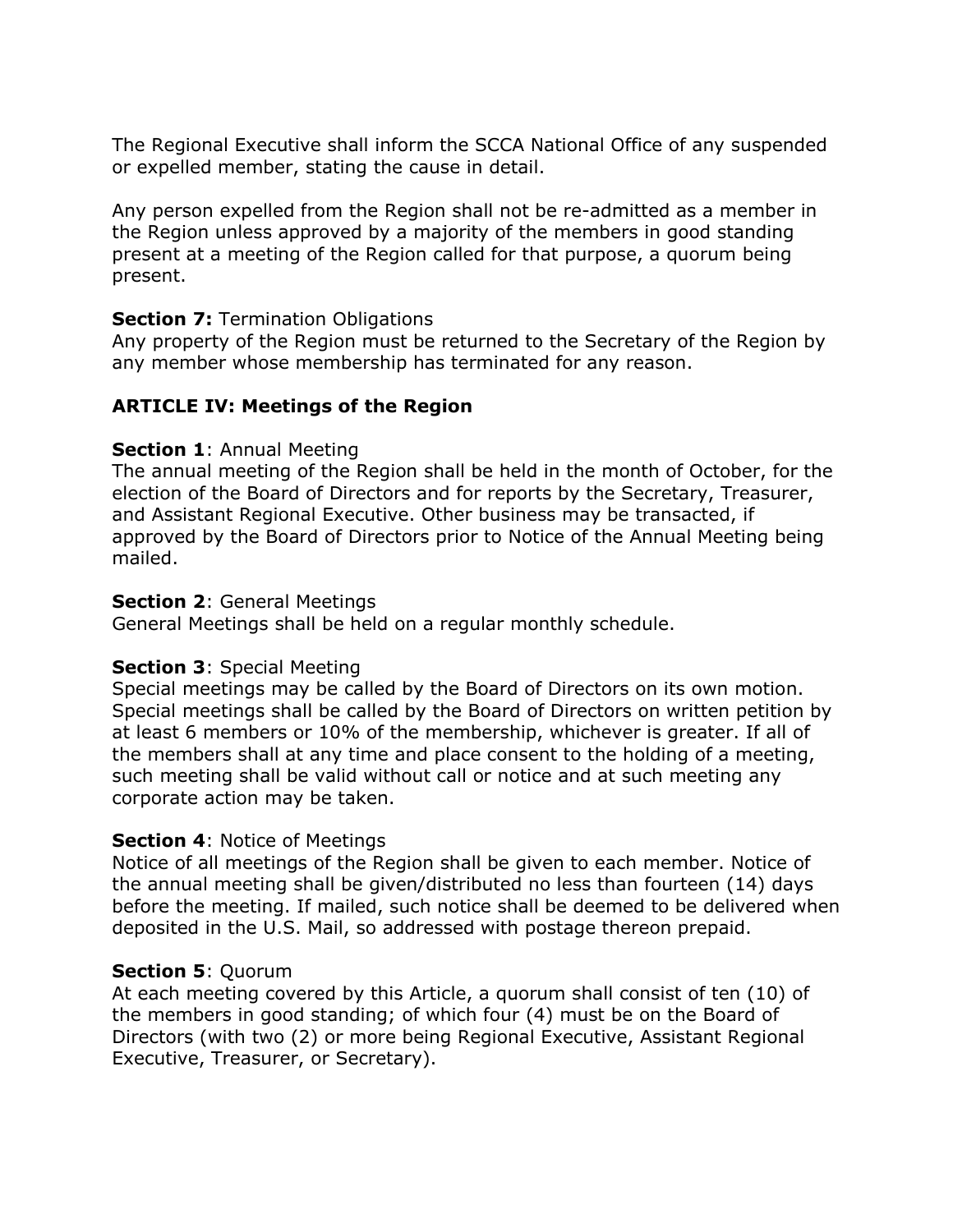### **Section 6:** Location of Meetings

The Board of Directors may designate any place within the borders of the Region as the location for any meeting covered by this Article.

#### **Section 7:** Voting

At each meeting of the Region where a vote is required, each member 16 years of age or older of the Region shall be entitled to one vote. All matters shall be decided by a majority of the votes cast, a quorum being present.

### **Section 8**: Proxies

At any meeting covered by this Article, a member entitled to vote may vote by proxy executed in writing by the member or by his duly authorized attorney-infact. No proxy shall be valid after three (3) months from the date of its execution, unless otherwise provided in the proxy. No member may vote more than two proxy votes. Directors may not designate a proxy at Board of Directors meetings. Proxy votes may not count towards a quorum.

## **ARTICLE V: Board of Directors**

### **Section 1:** General Powers and Qualifications

The property, affairs, and business of the Region shall be conducted and managed by the Board of Directors. Each Director must be a member in good standing of the Region.

**Section 2:** Number, Qualification and Term of Office of the Directors There shall be seven (7) Directors, comprised of the Regional Executive, the Assistant Regional Executive, the Secretary, the Treasurer, and three (3) Trustees. The Directors shall be elected in accordance with the provisions of Article VI, Section 1 of these By-Laws and each Director shall hold office for a term of one (1) year.

#### **Section 3:** Meetings

Meetings of the Board of Directors shall be held as the Board deems necessary or by request of any one member of the Board of Directors. The Regional Executive or the Assistant Regional Executive shall preside at meetings of the Board of Directors. In the absence of both, the board shall elect its own chairperson. Meetings shall generally be open to the members except that the Board, when it believes that the premature disclosure of the business to be conducted would be detrimental to the affairs of the Region, may by majority vote declare such meetings closed to all except the Board of Directors. The minutes of such closed sessions shall be made available to the membership when disclosure is no longer considered detrimental by the Board.

### **Section 4:** Quorum

A majority of the Board of Directors shall constitute a quorum for the transaction of business at all Board of Directors meetings.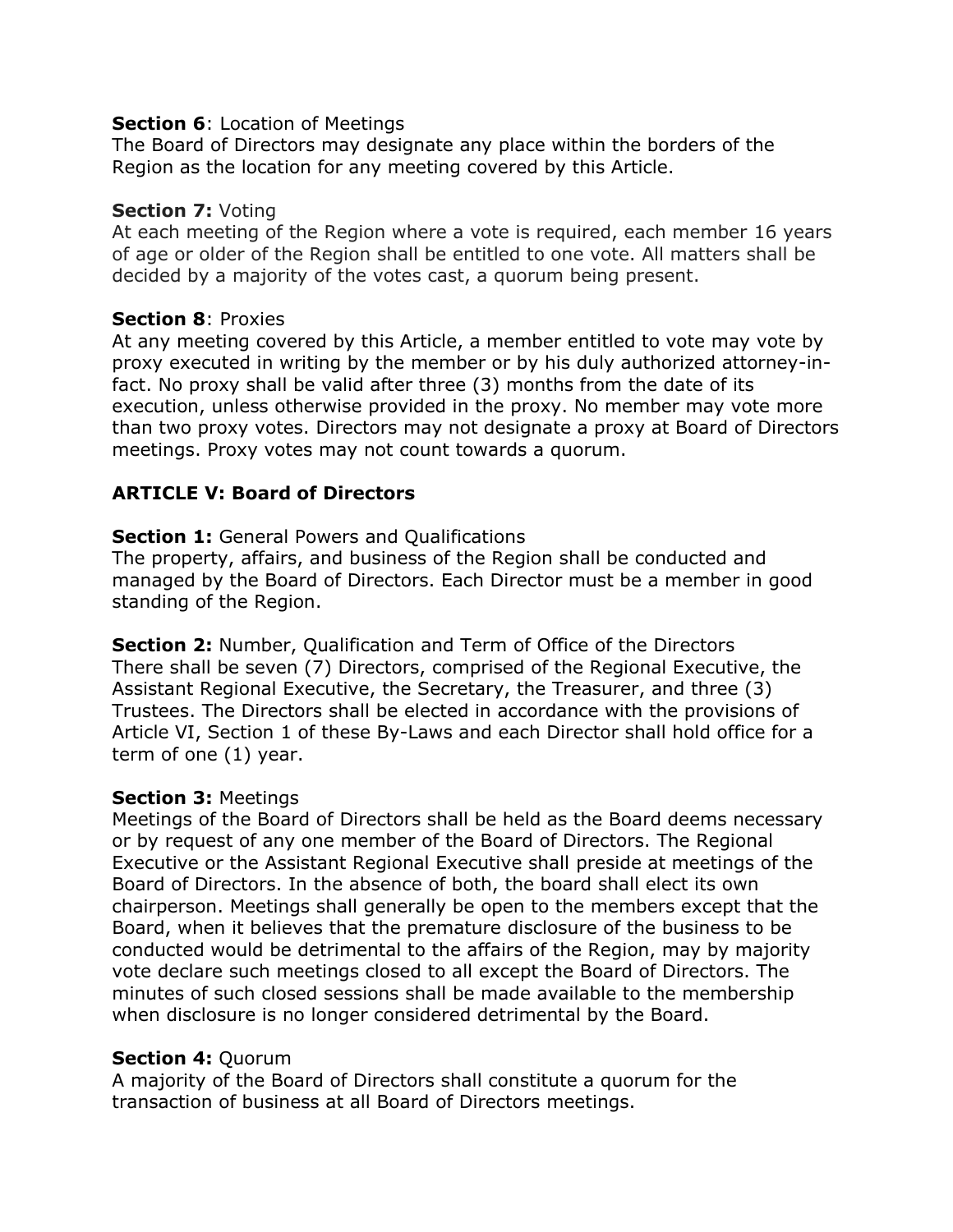### **Section 5:** Compensation

Directors shall receive no financial compensation whatever for their service to the Region. The Region, at the discretion of the Board of Directors, may repay out-of-pocket expenses incurred by a Director in connection with specific affairs or events of the Region.

# **Section 6: Presumption of Assent**

A Director of the Region who is present at a meeting of the Board of Directors at which action on any corporate matter is taken will be presumed to have assented to the action taken unless the director's dissent to such action is entered in the minutes of the meeting, he or she files written dissent to such action with the person acting as the secretary of the meeting before the adjournment, or he or she forwards the dissent by registered mail to the Secretary of the Region immediately after the adjournment of the meeting. Such right to dissent shall not apply to a Director who voted in favor of such action.

# **ARTICLE VI: Directors**

**Section 1:** Qualifications, Terms of Office, and Election of Directors A candidate must have been a member of SCCA for at least one (1) year, and be a current member of the Region prior to nomination. A candidate may run for only one office at any one election. Candidates may be bracketed in slates if they so desire. All candidates shall have equal access to the means and equipment available to the Region for campaigning but no funds or supplies of the Region shall be used for campaigning. A candidate for the position of Regional Executive must be a current board member, or have completed a term in an elected position on the Board of Directors within the previous five years.

Each office on the Board of Directors shall be elected each year at the Annual Meeting. The term of office shall be one year. A member may hold only one elective office at a time.

The Directors shall appoint a nominating committee by July 1 of each year. The committee shall consist of 3 to 5 members, none of whom may be seeking election. The nominating committee shall recommend a full slate of Officers and Trustees who are to be elected and shall submit its report to the Secretary not later than July 25. The report of the nominating committee shall be published to the membership by August 15.

Nomination by petition shall be as follows: Any five (5) members of the Region may nominate a candidate for any office; such nomination must be in writing, signed by the nominators and by the nominee and delivered to the Secretary on or before September 10.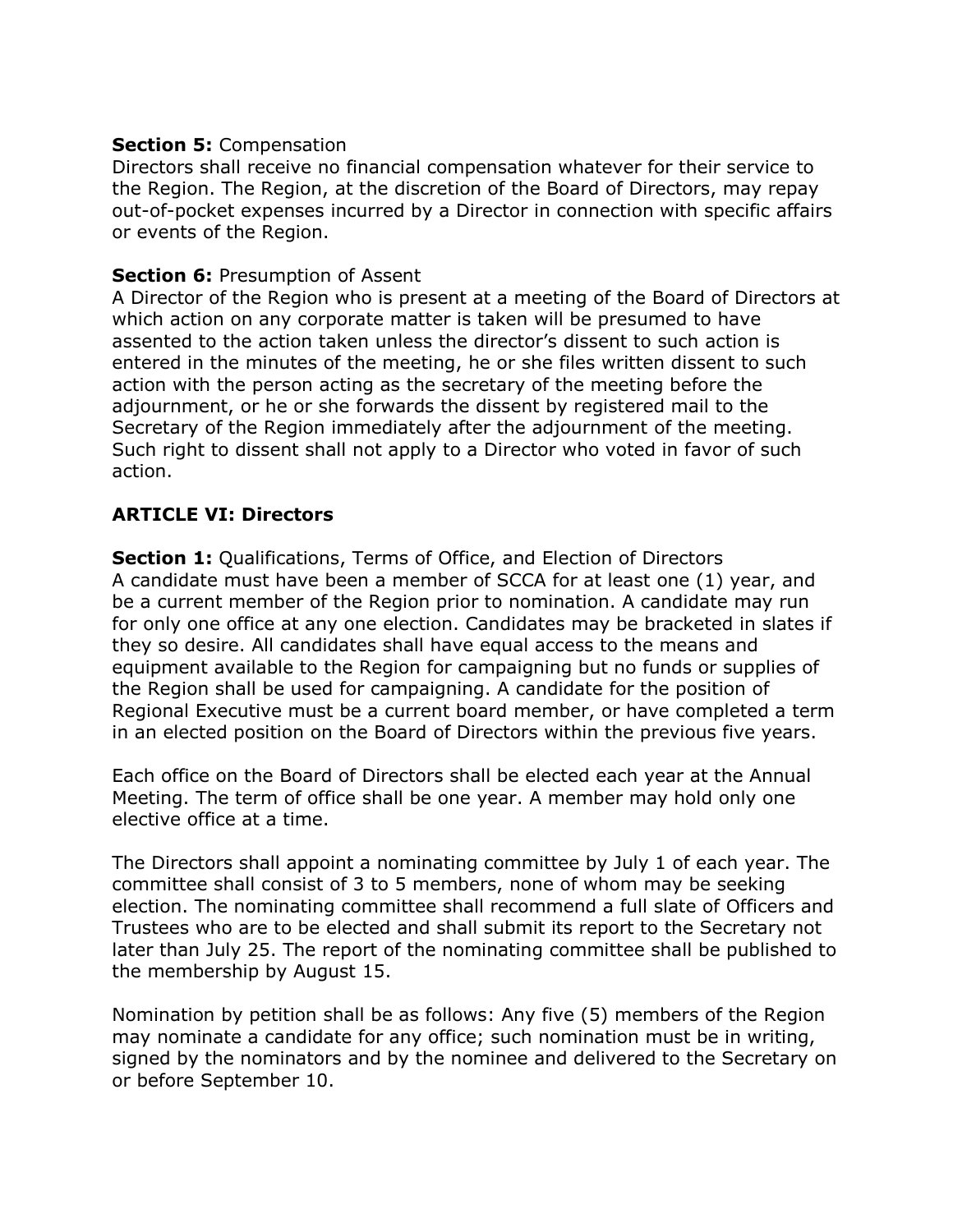At least 14 days prior to the Annual Meeting, if more than one member is nominated for any one office, a ballot will be distributed. If a ballot is required, the Secretary shall distribute to each member one ballot, on which shall be designated areas for the member to both print and sign his/her name and print his/her membership number. A ballot shall have no more than one vote cast for each office on a given ballot. The marked ballot shall be submitted prior to the opening for business of the Annual meeting or returned only to the Secretary and will be valid only if received by the Secretary prior to the Annual Meeting.

The Secretary shall appoint a minimum of three election judges to count ballots at the Annual Meeting, designating one as the Chairperson. The Secretary shall provide the judges with an up-to-date list of the members to be used to validate the ballots. Ballots which are cast by non-members, which are not submitted correctly, which do not have both the printed and signed member name and member number, which contain too many votes, or which have more than one vote for one candidate, shall not be counted by the judges. Upon completion of the count, the Chairperson will announce the results to the membership including the number of votes for each candidate. The ballots shall be retained by the Secretary for a minimum of 30 minutes, in case a recount is requested.

In the event of a tie vote where a winner cannot be determined, the tied candidates or their appointed representative shall determine the result by a mutually agreed-to method such as a coin toss or card draw.

Terms of the newly elected Board shall begin January 1 after the Annual Meeting.

### **Section 2.** Resignation

Any Director of the Region may resign at any time by giving written notice to the Regional Executive or to the Secretary of the Region. The resignation of any Director shall take effect at the time specified.

#### **Section 3.** Removal

Any Director may be removed at any time for cause by unanimous vote of the other Directors at a special meeting called for that purpose.

#### **Section 4.** Vacancies

A vacancy in any office, except Regional Executive, may be filled by the Board of Directors. If the vacancy is the Regional Executive or if a quorum of the Board of Directors cannot be established, then such vacancy shall be filled by a majority of the votes cast by the members of the Region, at a meeting called for that purpose, quorum being present. Directors so selected shall fulfill the term of office of the predecessor.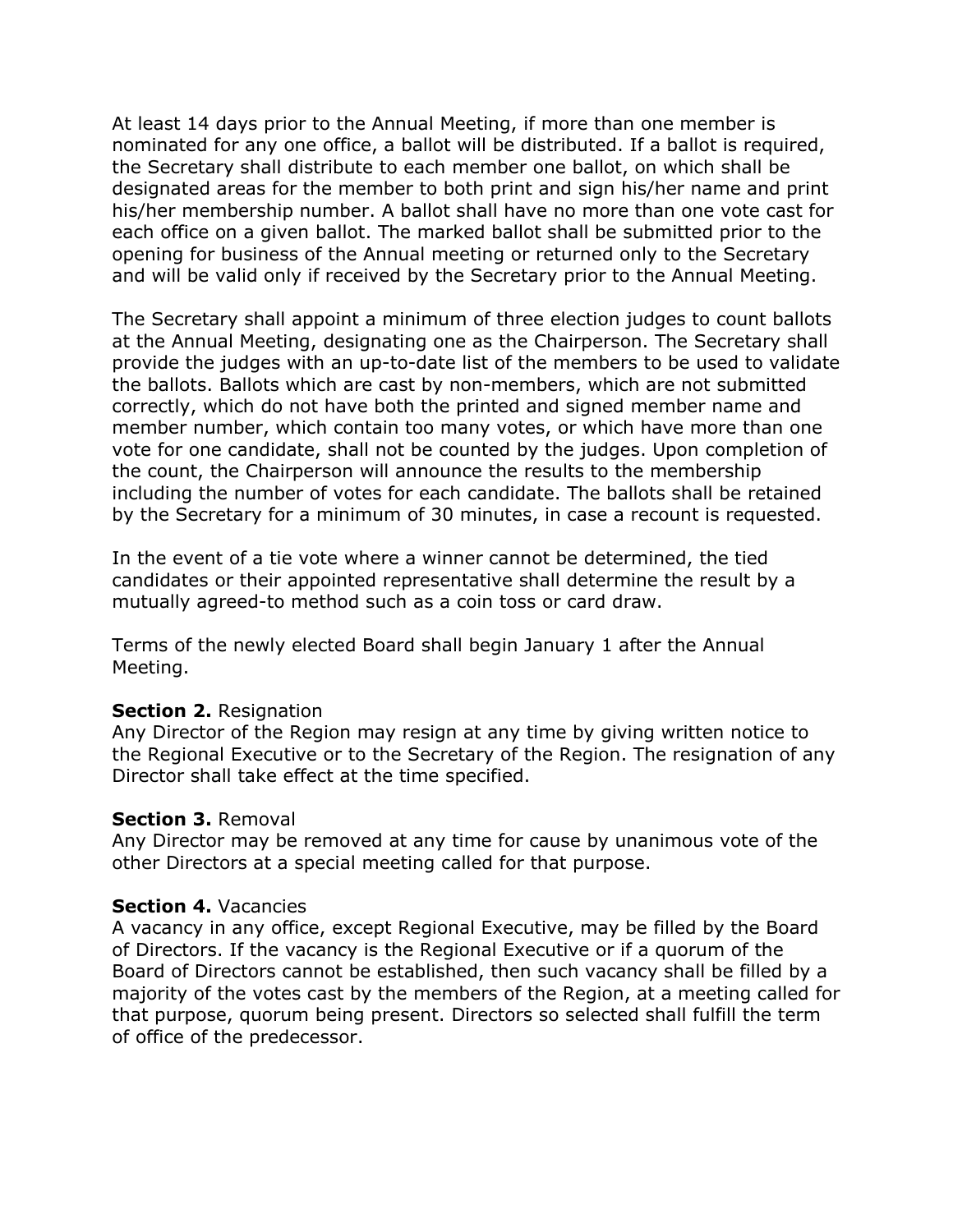### **Section 5.** The Regional Executive

The Regional Executive shall be the Chief Executive Officer of the Region, and shall have direct charge of the business of the Region, subject to the general control of the Board of Directors. When present, the Regional Executive shall preside at all meetings of the Board of Directors and the Region. The Regional Executive shall be the main contact with the SCCA, and will help the Region establish goals/scheduling and the administration of same. The Regional Executive will be the Region's liaison with other motorsports clubs in the State of Alaska.

#### **Section 6.** The Assistant Regional Executive

In the absence or disability of the Regional Executive, the Assistant Regional Executive shall act as the Regional Executive. Except where the signature of the Regional Executive is required by law, the Assistant Regional Executive shall possess the same power as the Regional Executive to sign all certificates, contracts, obligations and other instruments of the Region. The Assistant Regional Executive shall be responsible for maintaining an equipment list of all Region properties and the storage of those assets. A copy of the Region inventory will be presented at the Annual Meeting.

#### **Section 7: The Secretary**

The Secretary shall keep the minutes of all proceedings at the Meetings of the Region and of the Board of Directors, and shall conduct the correspondence of the Region as directed by the Regional Executive. At all meetings where the Secretary's attendance is required, the Secretary shall have the minutes of said meetings typed and distributed to the Board of Directors within 72 hours of said meeting. The past year's minutes shall be made available at each meeting. The Secretary shall maintain a file of Region correspondence. In the absence of the Secretary at meetings, the presiding officer shall appoint a secretary to record the required minutes.

#### **Section 8:** The Treasurer

The Treasurer shall be responsible, subject to the conditions and restrictions as may be made by the Board of Directors, for the receipt of moneys for the Region and the making of payments of Region debts as approved by the Board of Directors and recorded in meeting minutes. The Treasurer shall keep complete and correct books and records of all Region financial transactions. The Treasurer shall present a report showing the Region's financial transactions and condition at all Board meetings and at the Annual Meeting. The Treasurer shall, if so requested, report at any Meeting of the Region.

### **Section 9:** Duties of the Trustees

All Trustees shall perform according to these By-Laws or as directed by the Board of Directors or the Regional Executive. The Trustees shall audit the Region's books and present their report at the annual meeting, prior to the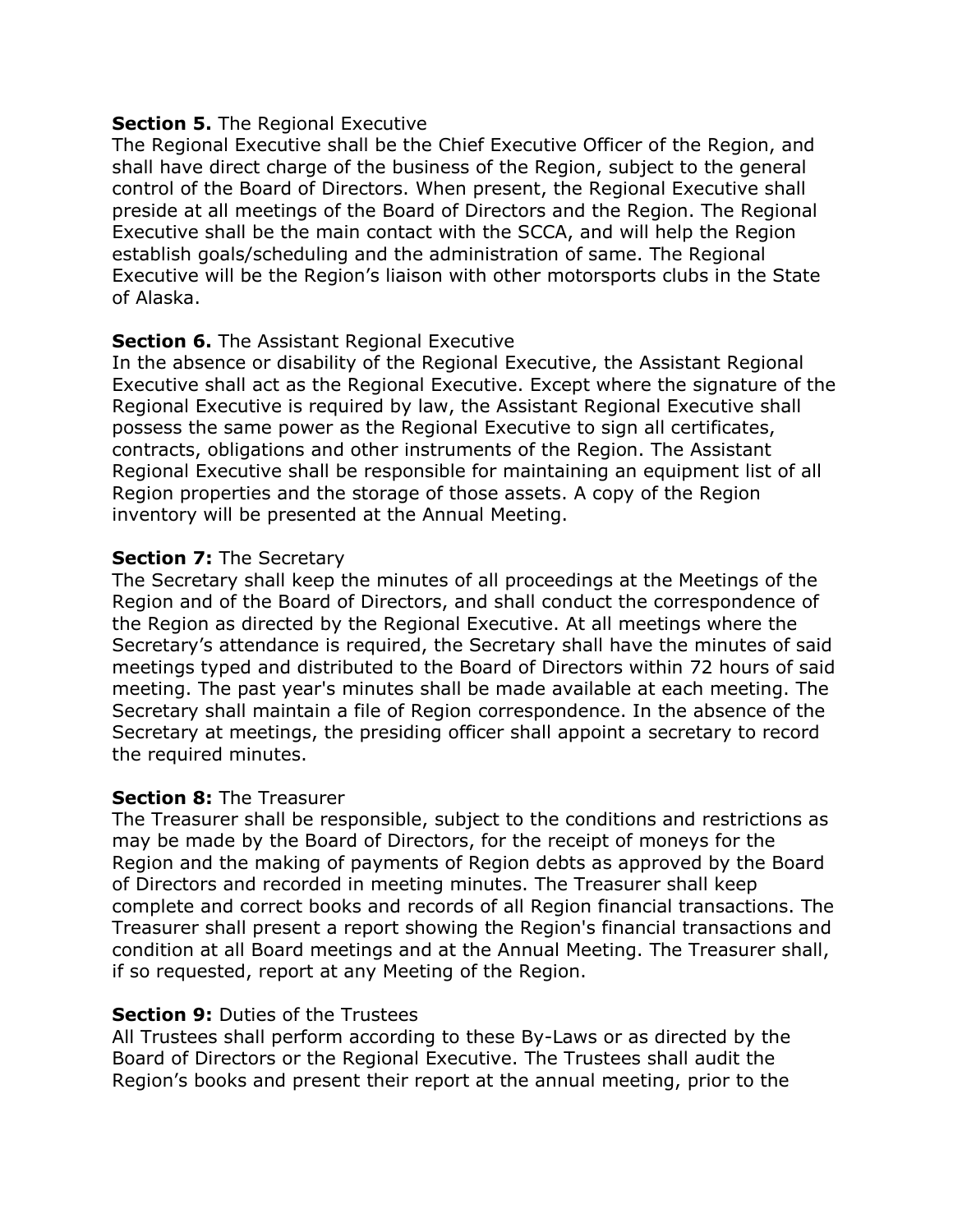election. Should any two (2) of the seven (7) Board of Directors wish to close the books and call for an audit, they are empowered to do so.

# **ARTICLE VII: Appointed Offices**

## **Section 1:** Appointment and responsibilities

The Board of Directors shall consider appointments to all positions, but not all positions are required to be filled. Appointments must be considered before or during the January meeting. Appointments may only be filled by an individual member in good standing. Any program sanctioning events must have an appointed chairperson. All appointed positions hold non-voting positions on the Board.

Each appointed position shall submit a detailed budget to the Board of Directors for approval prior to any event, expense, or reimbursement.

## **Section 2: Activities Chairperson**

The Activities Chairperson shall plan and administer the Region's noncompetition events of all sorts, subject to the direction of the Board of Directors and the Regional Executive.

## **Section 3:** Membership Chairperson

The Membership Chairperson shall coordinate prospective and new members with the Region and the National office, and shall maintain the membership records of the Region.

# **Section 4:** Road Rally Steward

The Road Rally Steward shall oversee the Regional Road Rally program and be responsible for the organization of the championship season and rallymaster training. The Road Rally Steward shall hold a current SCCA issued Road Rally Safety Steward License.

### **Section 5:** Solo Steward

The Solo Steward shall oversee the Solo program of the Region, and be responsible for the organization of the championship season. The Solo Steward shall hold a current SCCA issued Solo Safety Steward License.

# **Section 6:** RallyCross Steward

The RallyCross Steward shall oversee the RallyCross program of the Region, and be responsible for the organization of the championship season. The RallyCross Steward shall hold a current SCCA issued RallyCross Safety Steward License.

### **Section 7: Region Historian**

The Region Historian shall maintain the History of the Region. This may be done via written word, videography, and photography. The Region Historian shall maintain, in orderly fashion, all correspondence sent and received, signed